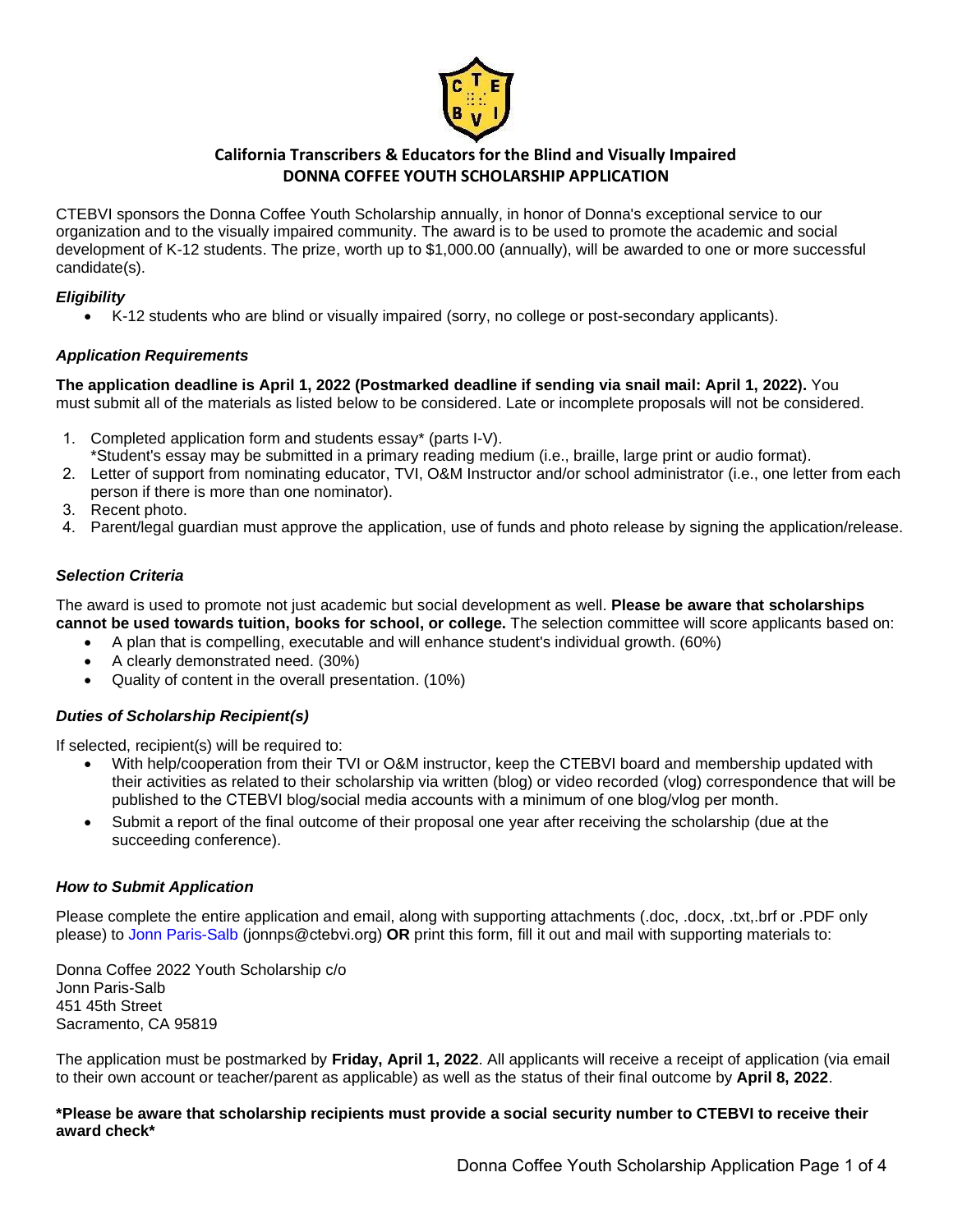

# *PART I: STUDENT INFORMATION*

|                                    | Grade: Carrier Student is: OBlind O Visually Impaired |  |
|------------------------------------|-------------------------------------------------------|--|
|                                    |                                                       |  |
|                                    |                                                       |  |
| <b>PART II: SCHOOL INFORMATION</b> |                                                       |  |
|                                    |                                                       |  |
|                                    |                                                       |  |
|                                    |                                                       |  |
|                                    |                                                       |  |
|                                    | Classroom Teacher OTVI OO&M O Other                   |  |
|                                    |                                                       |  |
| Nominator's Signature:             |                                                       |  |

 **As nominator, your signature indicates that you understand your role in helping your student fulfill the duties of their responsibilities should they win the award (see duties of recipients above).** 

## *PART III: STUDENT ESSAY*

(should not exceed two double-spaced typewritten pages)

 Essay may be submitted in the student's primary learning medium (i.e., braille or typed). In your own words, please respond to each of the five areas at a maximum of one paragraph each. Please number each response as follows:

- 1. In one paragraph, tell the scholarship committee a little bit about yourself.
- 2. If you are the recipient of the scholarship, what would you like or need to learn?
- 3. Why did you select the activities or materials? (Activities should match the rationale below in part IV).
- 4. How will receiving this scholarship help you?
- 5. Why should you receive this scholarship?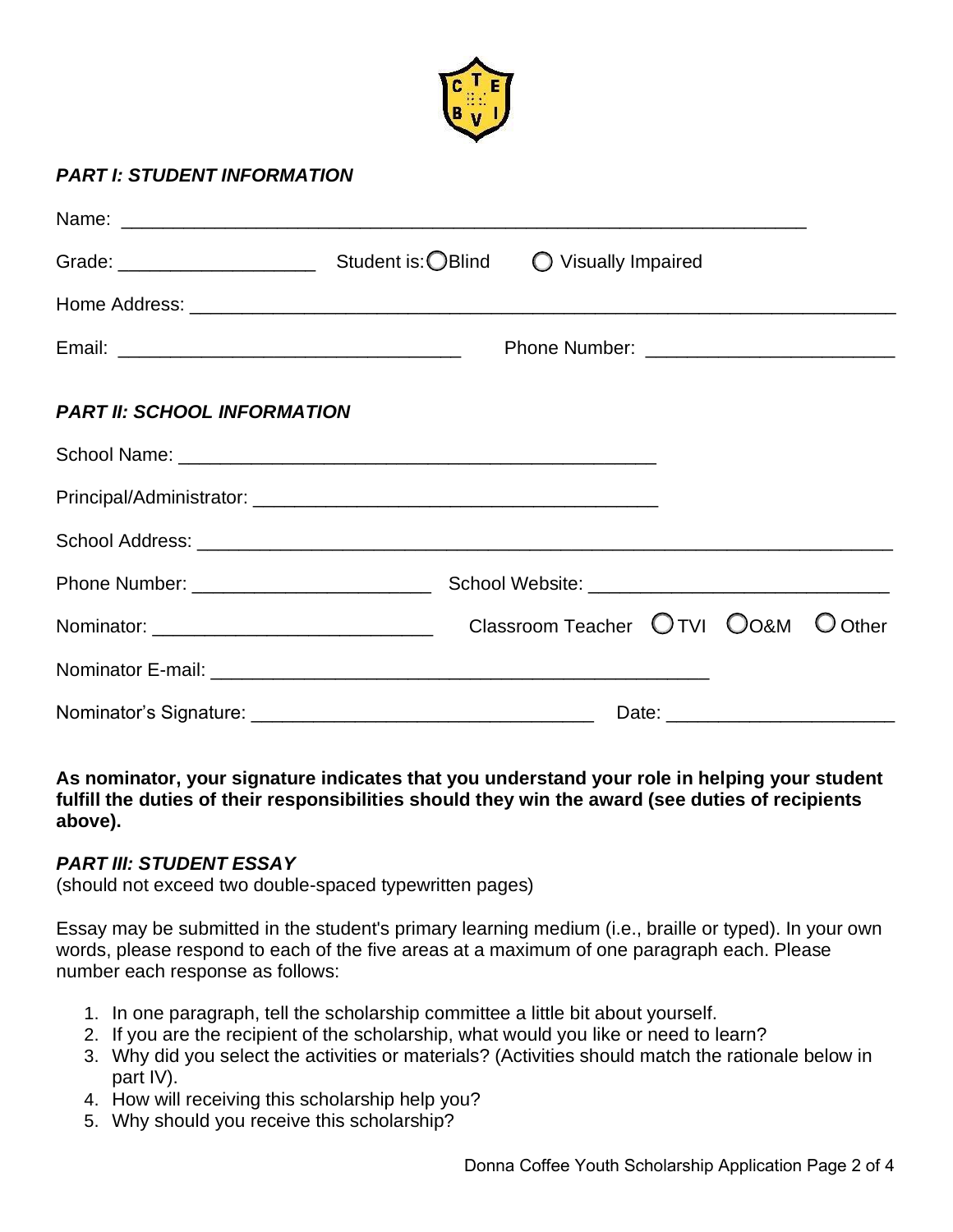

# *PART IV: AMOUNT REQUESTED RATIONALE*

(please fill in the chart and indicate how the money will be used).

| <b>ACTIVITY OR ITEM(S) REQUIRED</b>   | <b>COST</b> |
|---------------------------------------|-------------|
|                                       |             |
|                                       |             |
|                                       |             |
|                                       |             |
|                                       |             |
| TOTAL COST (Not to exceed \$1,000.00) |             |

# *PART V: PARENTAL APPROVAL*

 I approve of the Donna Coffee Youth Scholarship Application and the use of funds for the project/Activity that my child has proposed. I am aware that if my child is awarded in excess of \$600.00, I/They are required to provide a social security number to collect funds.

| Parent/Legal Guardian Signature:        | Date: |
|-----------------------------------------|-------|
| Parent/Legal Guardian (please print): _ |       |
| Parent/Legal Guardian E-mail:           |       |